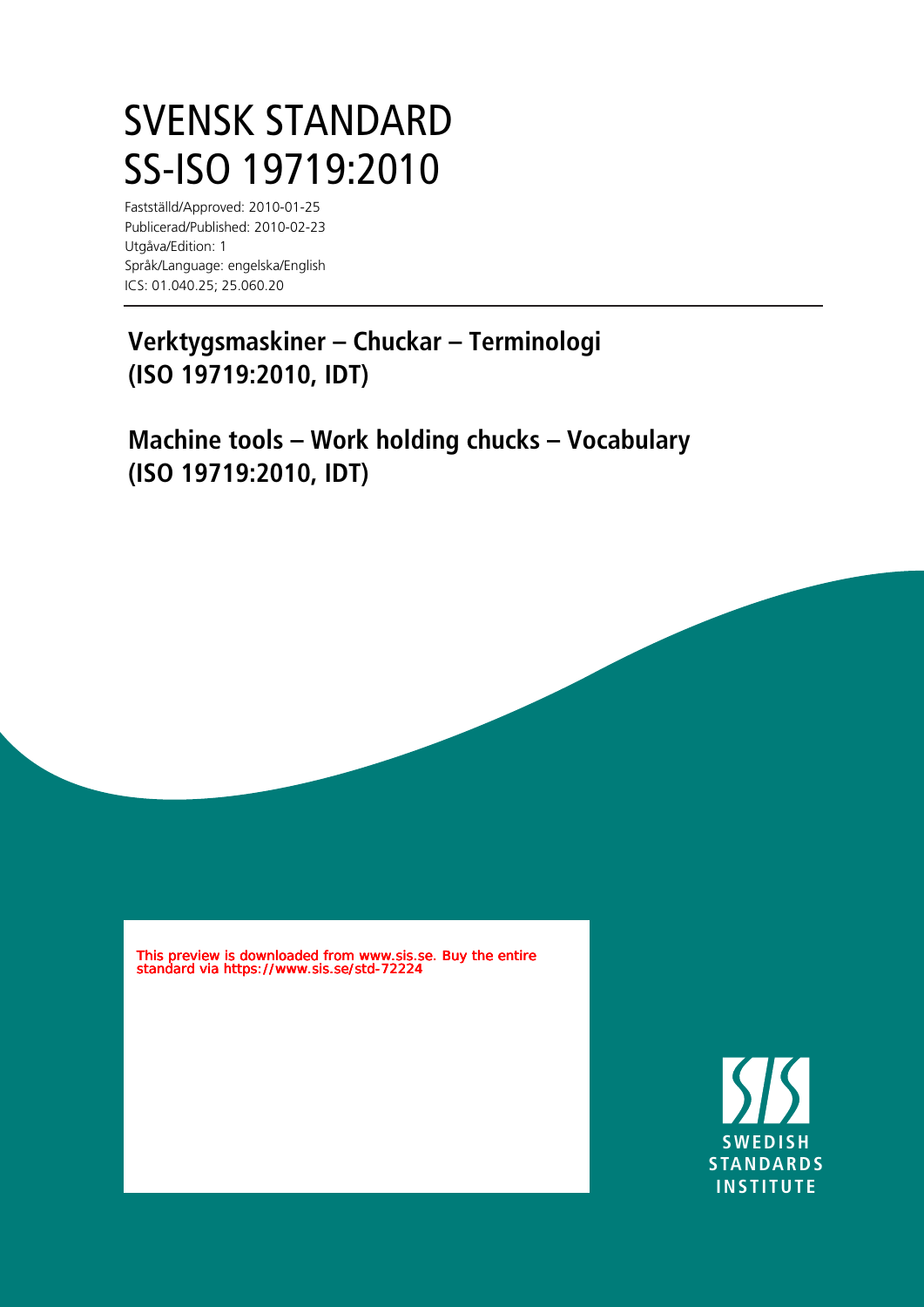## Hitta rätt produkt och ett leveranssätt som passar dig

#### Standarder

Genom att följa gällande standard både effektiviserar och säkrar du ditt arbete. Många standarder ingår dessutom ofta i paket.

#### Tjänster

Abonnemang är tjänsten där vi uppdaterar dig med aktuella standarder när förändringar sker på dem du valt att abonnera på. På så sätt är du säker på att du alltid arbetar efter rätt utgåva.

e-nav är vår online-tjänst som ger dig och dina kollegor tillgång till standarder ni valt att abonnera på dygnet runt. Med e-nav kan samma standard användas av flera personer samtidigt.

#### Leveranssätt

Du väljer hur du vill ha dina standarder levererade. Vi kan erbjuda dig dem på papper och som pdf.

#### Andra produkter

Vi har böcker som underlättar arbetet att följa en standard. Med våra böcker får du ökad förståelse för hur standarder ska följas och vilka fördelar den ger dig i ditt arbete. Vi tar fram många egna publikationer och fungerar även som återförsäljare. Det gör att du hos oss kan hitta över 500 unika titlar. Vi har även tekniska rapporter, specikationer och "workshop agreement". Matriser är en översikt på standarder och handböcker som bör läsas tillsammans. De finns på sis.se och ger dig en bra bild över hur olika produkter hör ihop.

#### Standardiseringsprojekt

Du kan påverka innehållet i framtida standarder genom att delta i någon av SIS ca 400 Tekniska Kommittéer.

# Find the right product and the type of delivery that suits you

#### Standards

By complying with current standards, you can make your work more efficient and ensure reliability. Also, several of the standards are often supplied in packages.

#### Services

Subscription is the service that keeps you up to date with current standards when changes occur in the ones you have chosen to subscribe to. This ensures that you are always working with the right edition.

e-nav is our online service that gives you and your colleagues access to the standards you subscribe to 24 hours a day. With e-nav, the same standards can be used by several people at once.

#### Type of delivery

You choose how you want your standards delivered. We can supply them both on paper and as PDF files.

#### Other products

We have books that facilitate standards compliance. They make it easier to understand how compliance works and how this benefits you in your operation. We produce many publications of our own, and also act as retailers. This means that we have more than 500 unique titles for you to choose from. We also have technical reports, specifications and workshop agreements. Matrices, listed at sis.se, provide an overview of which publications belong together.

#### Standardisation project

You can influence the content of future standards by taking part in one or other of SIS's 400 or so Technical Committees.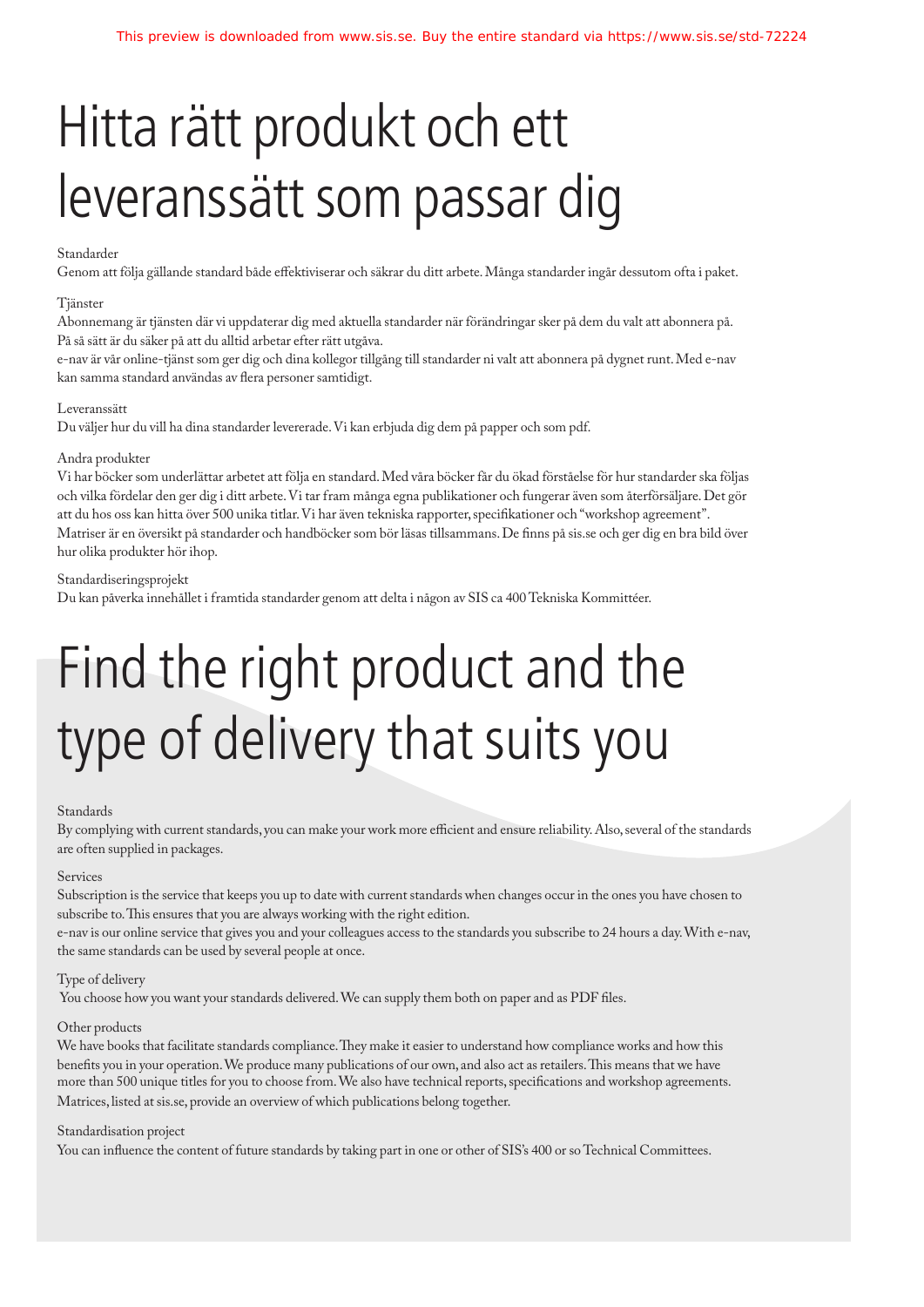Den internationella standarden ISO 19719:2010 gäller som svensk standard. Detta dokument innehåller den officiella engelska versionen av ISO 19719:2010.

The International Standard ISO 19719:2010 has the status of a Swedish Standard. This document contains the official English version of ISO 19719:2010.

© Copyright/Upphovsrätten till denna produkt tillhör SIS, Swedish Standards Institute, Stockholm, Sverige. Användningen av denna produkt regleras av slutanvändarlicensen som återfinns i denna produkt, se standardens sista sidor.

© Copyright/Upphovsrätten till denna produkt tillhör SIS, Swedish Standards Institute, Stockholm, Sverige. Användningen<br>av denna produkt regleras av slutanvändarlicensen som återfinns i denna produkt, se standardens sista

Upplysningar om sakinnehållet i standarden lämnas av SIS, Swedish Standards Institute, telefon 08-555 520 00. Standarder kan beställas hos SIS Förlag AB som även lämnar allmänna upplysningar om svensk och utländsk standard.

Information about the content of the standard is available from the Swedish Standards Institute (SIS), tel +46 8 555 520 00. Standards may be ordered from SIS Förlag AB, who can also provide general information about Swedish and foreign standards.

SIS Förlag AB, SE 118 80 Stockholm, Sweden. Tel: +46 8 555 523 10. Fax: +46 8 555 523 11. E-mail: sis.sales@sis.se Internet: www.sis.se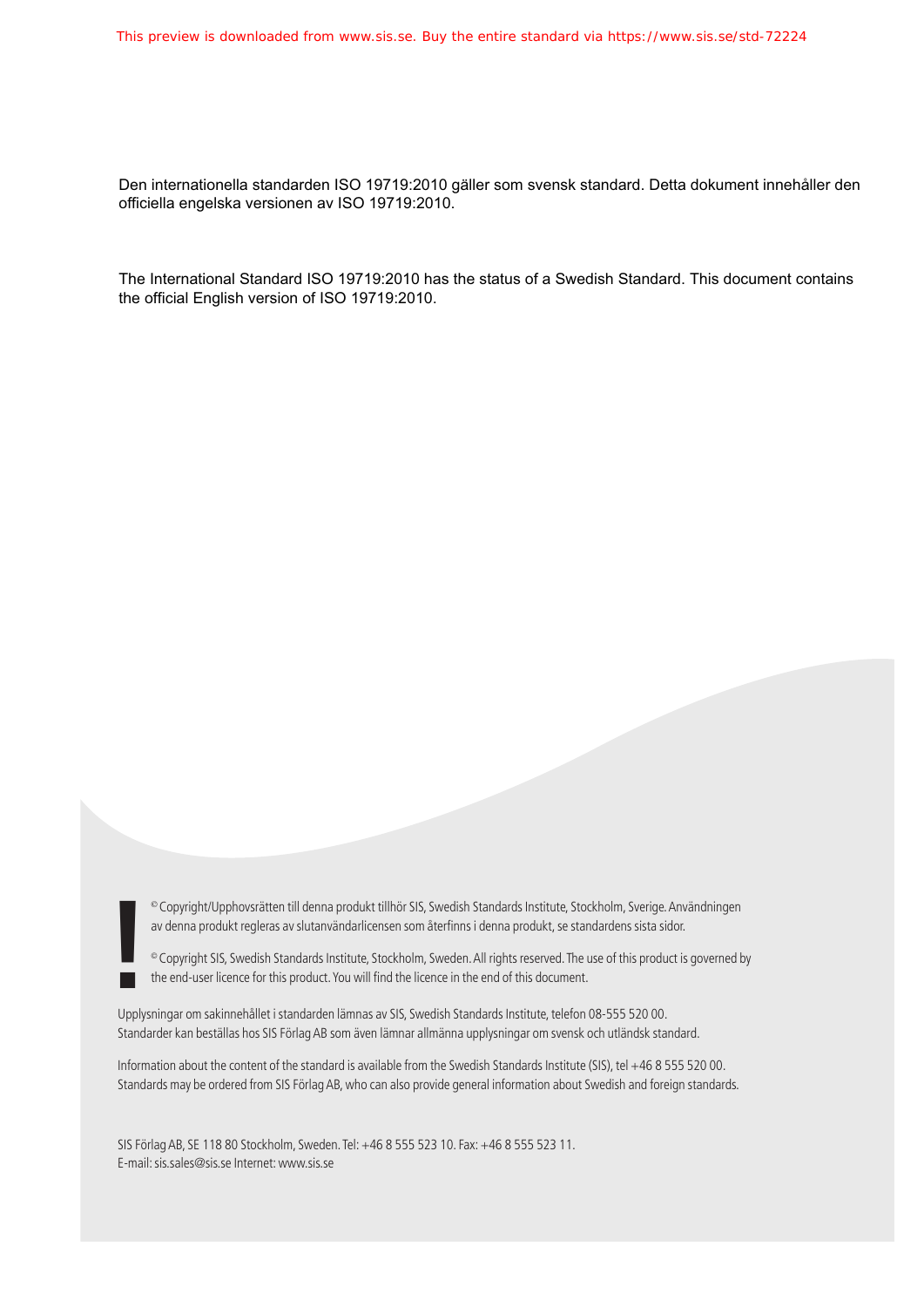This preview is downloaded from www.sis.se. Buy the entire standard via https://www.sis.se/std-72224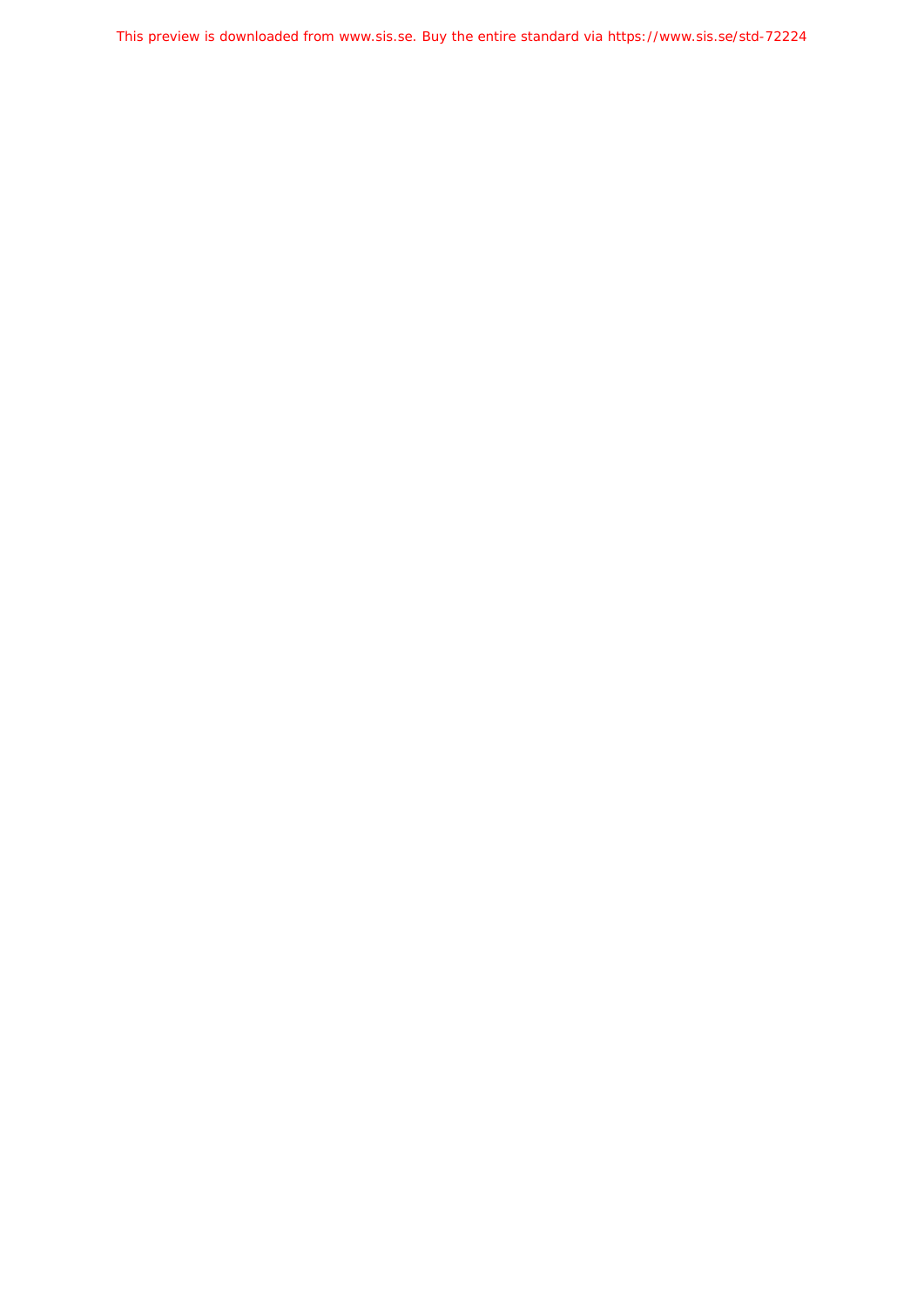## **Contents**

| 1 <sub>1</sub>          |  |
|-------------------------|--|
| 2 <sup>7</sup>          |  |
| $\mathbf{3}$            |  |
| $\overline{\mathbf{4}}$ |  |
| 5                       |  |
|                         |  |
|                         |  |
|                         |  |
|                         |  |

Page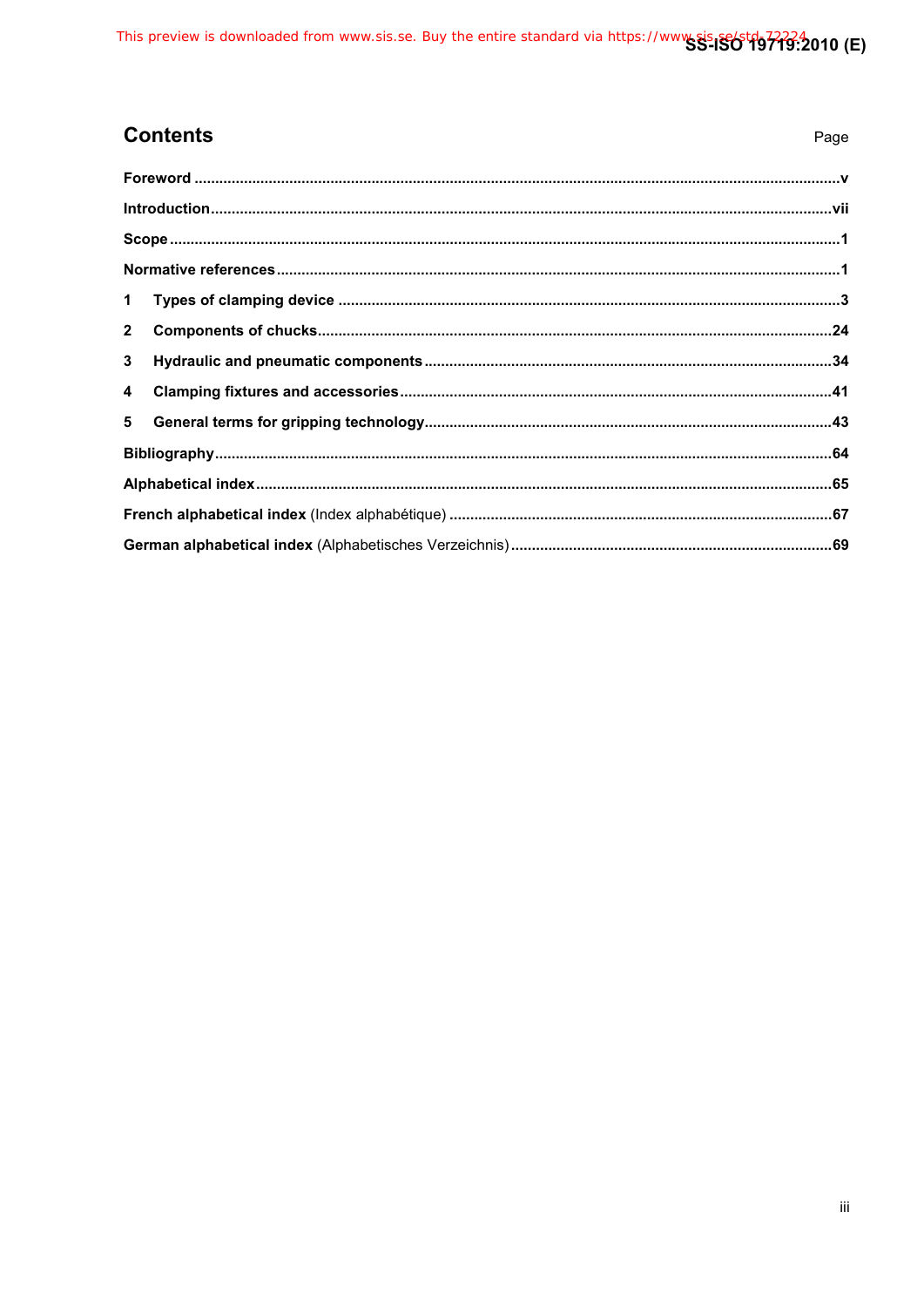|                | <b>Sommaire</b><br>Page |  |
|----------------|-------------------------|--|
|                |                         |  |
|                |                         |  |
|                |                         |  |
|                |                         |  |
| $\mathbf 1$    |                         |  |
| $\overline{2}$ |                         |  |
| 3              |                         |  |
| 4              |                         |  |
| $5 -$          |                         |  |
|                |                         |  |
|                |                         |  |
|                |                         |  |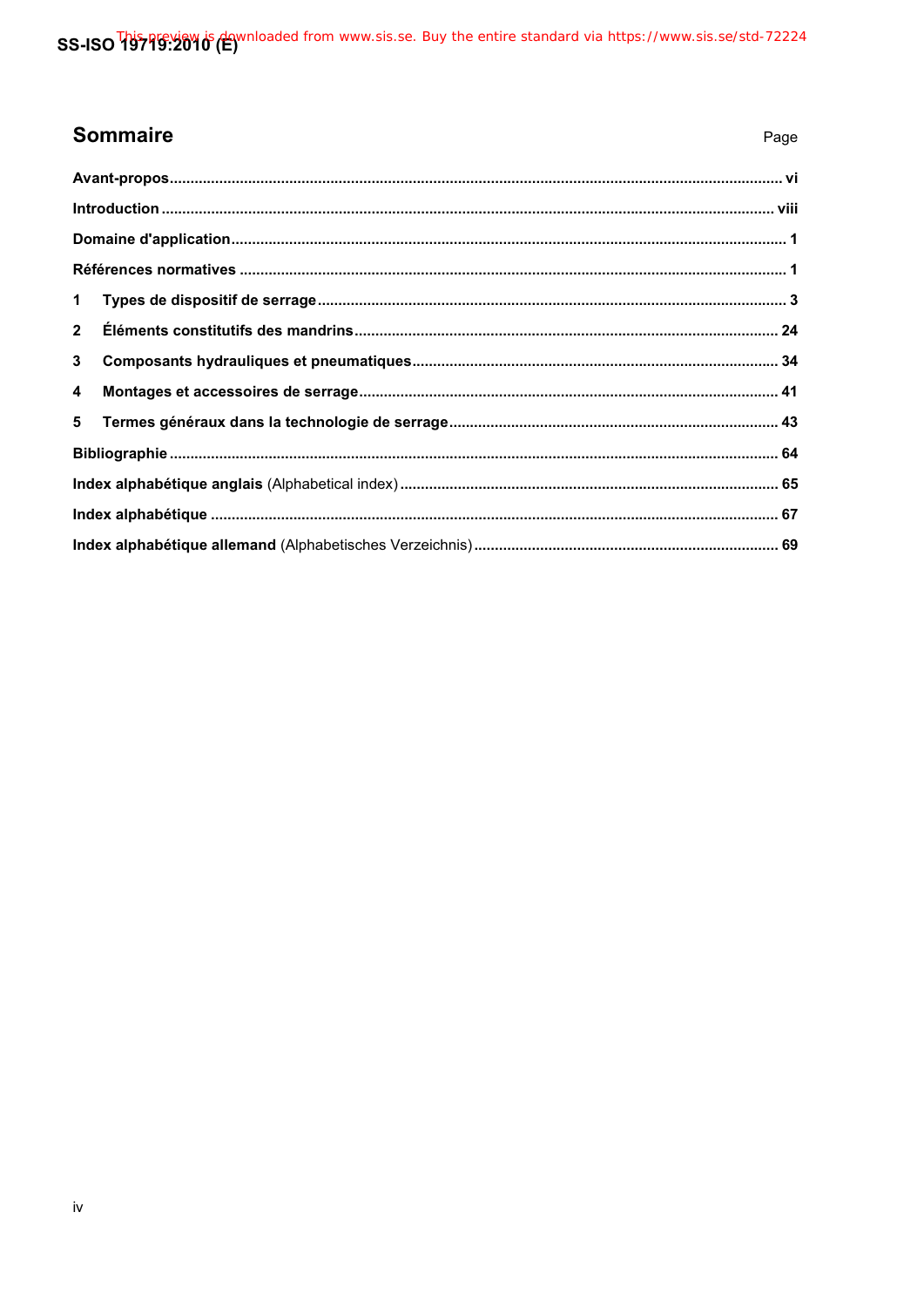**ISO 19719:2010(E/F)**

### **Foreword**

ISO (the International Organization for Standardization) is a worldwide federation of national standards bodies (ISO member bodies). The work of preparing International Standards is normally carried out through ISO technical committees. Each member body interested in a subject for which a technical committee has been established has the right to be represented on that committee. International organizations, governmental and non-governmental, in liaison with ISO, also take part in the work. ISO collaborates closely with the International Electrotechnical Commission (IEC) on all matters of electrotechnical standardization.

International Standards are drafted in accordance with the rules given in the ISO/IEC Directives, Part 2.

The main task of technical committees is to prepare International Standards. Draft International Standards adopted by the technical committees are circulated to the member bodies for voting. Publication as an International Standard requires approval by at least 75 % of the member bodies casting a vote.

Attention is drawn to the possibility that some of the elements of this document may be the subject of patent rights. ISO shall not be held responsible for identifying any or all such patent rights.

ISO 19719 was prepared by Technical Committee ISO/TC 39, *Machine tools*, Subcommittee SC 8, *Work holding spindles and chucks*.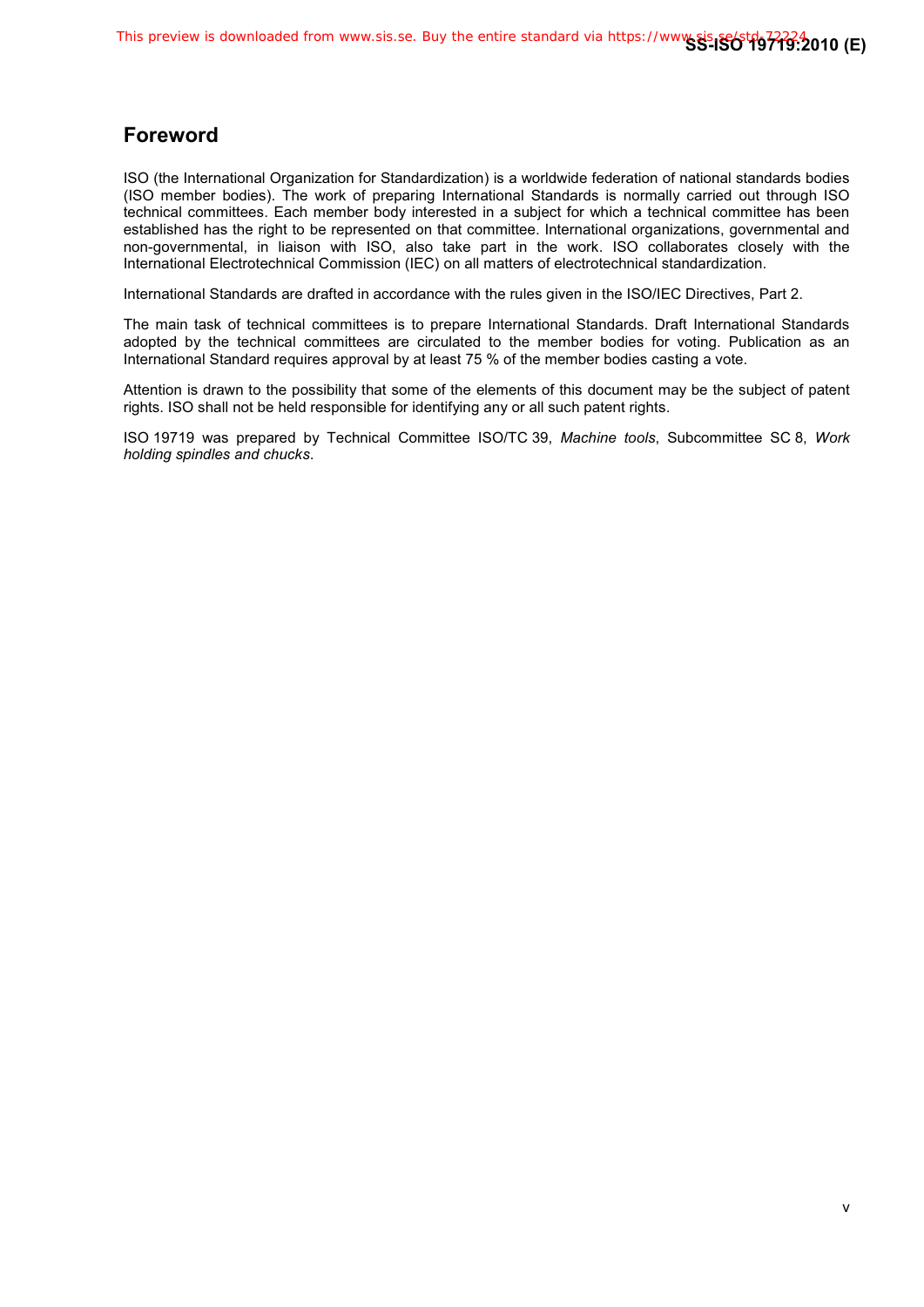### **Avant-propos**

**ISO 19719:2010(E/F)**

L'ISO (Organisation internationale de normalisation) est une fédération mondiale d'organismes nationaux de normalisation (comités membres de l'ISO). L'élaboration des Normes internationales est en général confiée aux comités techniques de l'ISO. Chaque comité membre intéressé par une étude a le droit de faire partie du comité technique créé à cet effet. Les organisations internationales, gouvernementales et non gouvernementales, en liaison avec l'ISO participent également aux travaux. L'ISO collabore étroitement avec la Commission électrotechnique internationale (CEI) en ce qui concerne la normalisation électrotechnique.

Les Normes internationales sont rédigées conformément aux règles données dans les Directives ISO/CEI, Partie 2.

La tâche principale des comités techniques est d'élaborer les Normes internationales. Les projets de Normes internationales adoptés par les comités techniques sont soumis aux comités membres pour vote. Leur publication comme Normes internationales requiert l'approbation de 75 % au moins des comités membres votants.

L'attention est appelée sur le fait que certains des éléments du présent document peuvent faire l'objet de droits de propriété intellectuelle ou de droits analogues. L'ISO ne saurait être tenue pour responsable de ne pas avoir identifié de tels droits de propriété et averti de leur existence.

L'ISO 19719 a été élaborée par le comité technique ISO/TC 39, *Machines-outils*, sous-comité SC 8, *Broches porte-pièce et mandrins*.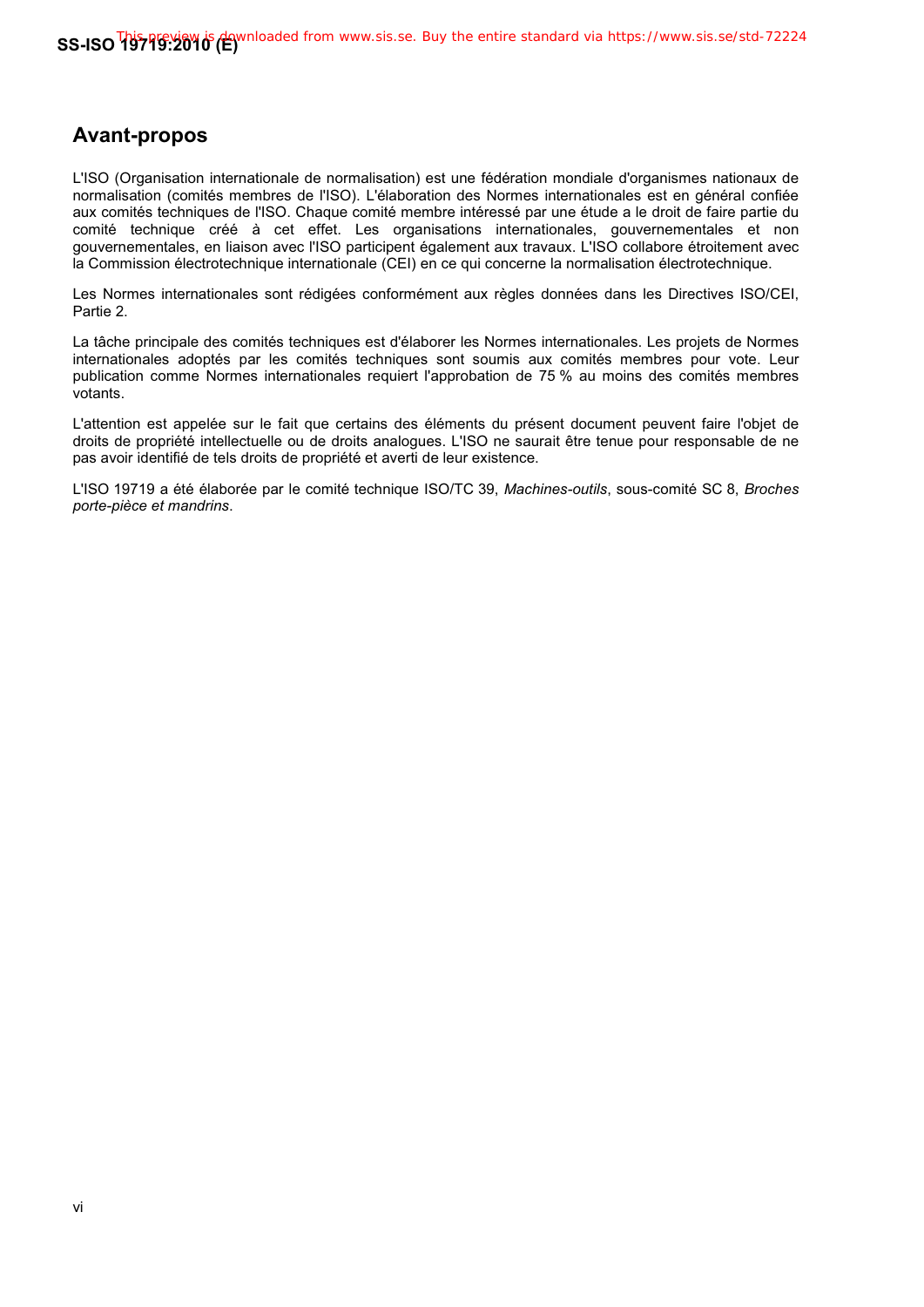**ISO 19719:2010(E/F)**

## **Introduction**

The purpose of this International Standard is to systematize terms and facilitate communication. The designations listed in this International Standard are recommended for general use. This International Standard is only applicable to general commercial machine tool accessories, i.e. it is not applicable to special accessories.

In many cases, different customary designations are introduced for one part of a work holding chuck; in each case, one of them, which fits into the specified structure, is chosen for use as a designation in this International Standard. Thus, the designations used in practice have been taken into consideration.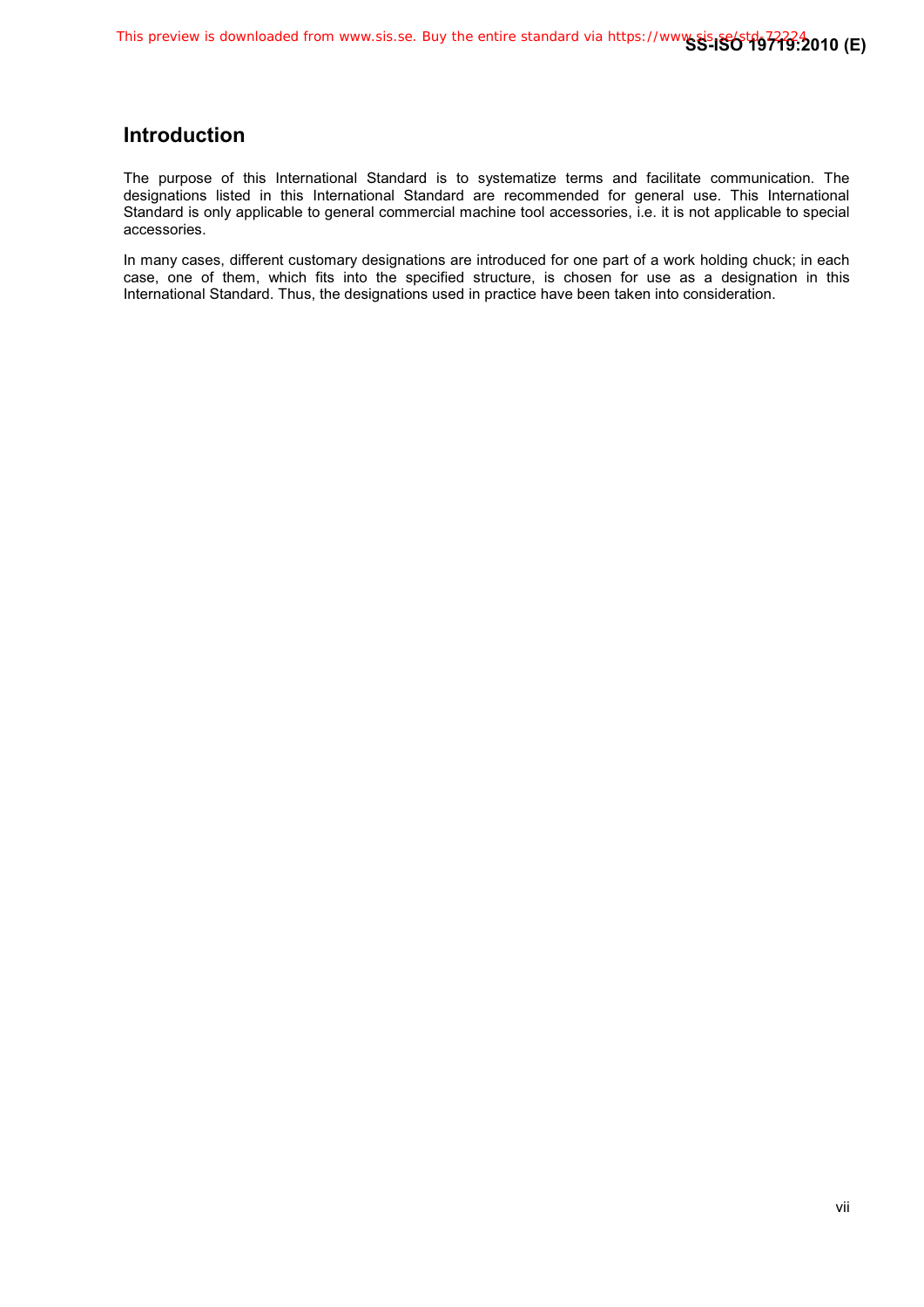## **Introduction**

**ISO 19719:2010(E/F)**

L'objet de la présente Norme internationale est de rendre systématique l'usage des termes et de faciliter la communication. Les désignations données dans la présente Norme internationale sont recommandées pour un usage général. La présente Norme internationale s'applique uniquement aux accessoires de machinesoutils commerciales générales, c'est-à-dire qu'elle ne s'applique pas aux accessoires spéciaux.

Dans de nombreux cas, il existe différentes désignations courantes pour la même partie d'un mandrin porte-pièces; dans chaque cas, l'une d'elles, correspondant à la structure spécifiée, a été choisie comme désignation dans la présente Norme internationale. Ainsi, les désignations utilisées dans la pratique ont été prises en considération.